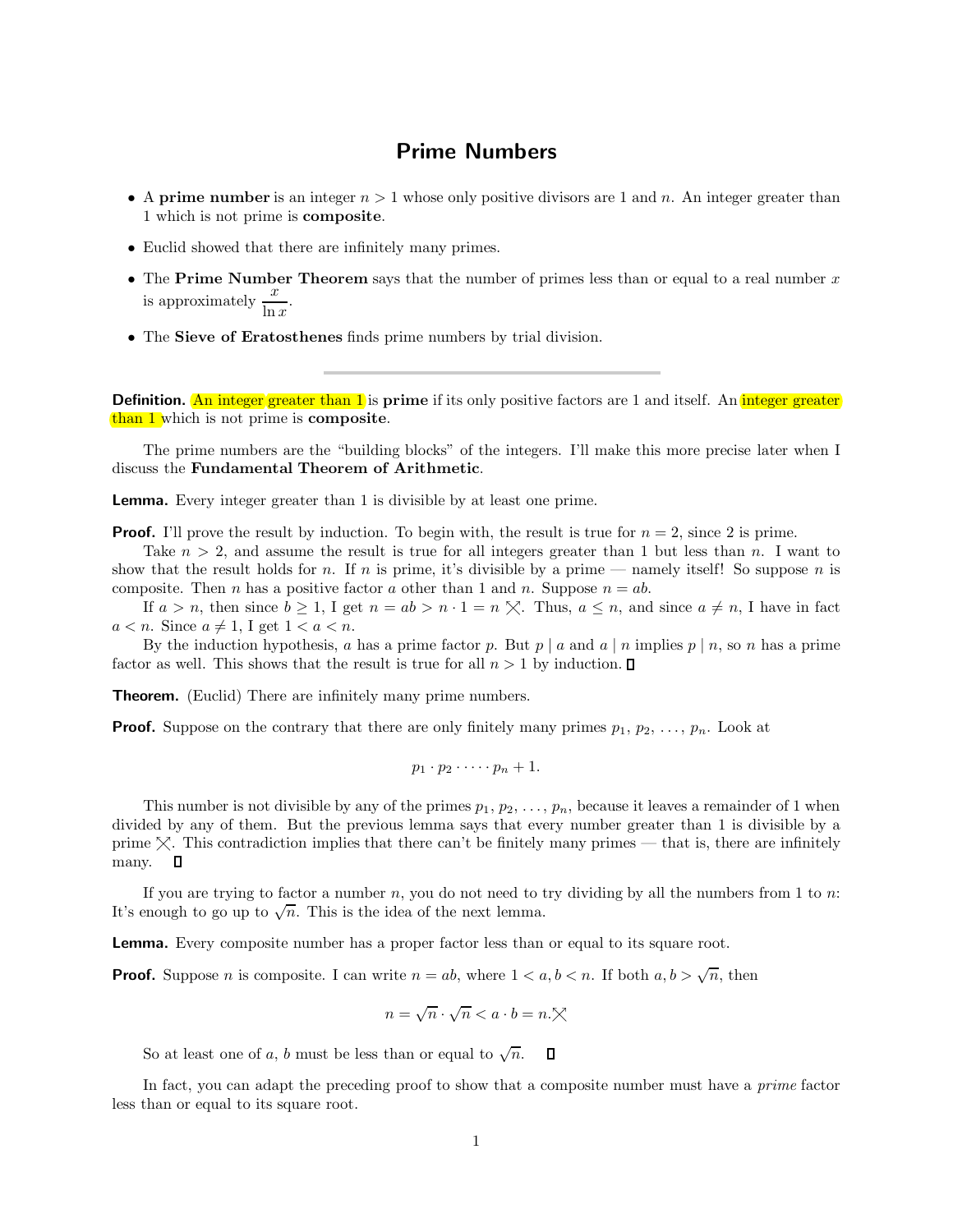For an arbitrary number that is several hundred digits in length, it may be impossible with current technology to determine whether the number is prime. In fact, many cryptographic systems depend on the difficulty of factoring large numbers.

**Example.** To see whether 127 is prime, I only need to see if it has a prime factor  $\leq \sqrt{127} \approx 11.27$ . You can do the arithmetic to verify that 127 isn't divisible by 2, 3, 5, 7, or 11. Hence, it must be prime.  $\Box$ 

**Example.** (The Sieve of Eratosthenes) The sieve is a method for generating a list of primes by hand. Write down the integer beginning with 2. Go through the list, crossing out every integer divisible by 2. Then go through the list, crossing out every integer divisible by 3. Keep going. I've illustrated the first two passes below.

2 11 21 31 41 3 4 5 6 7 8 9 10 12 13 14 15 16 17 18 19 20 22 23 24 25 26 27 28 29 30 32 33 34 35 36 37 38 39 40 42 43 44 45 46 47 48 49 50

By the square root criterion above, I've already found all the primes less than 10, namely 2, 3, 5, and 7. After crossing out all the numbers divisible by 5, I'll have all the primes up to 25. And so on. Of course, more sophisticated sieve methods are used in practice.  $\Box$ 

I showed above that there are infinitely many primes. How are they distributed? That is, are they evenly distributed, or do they get "sparser" as you look at bigger and bigger integers? The **Prime Number Theorem** gives an aymptotic estimate for  $\pi(x)$ , the number of primes less than or equal to x. It says:

$$
\lim_{x \to +\infty} \frac{\pi(x)}{\frac{x}{\ln x}} = 1.
$$

 $x \in \mathbb{R}$ 

The picture below was generated by Mathematica, the symbolic mathematics program. It shows the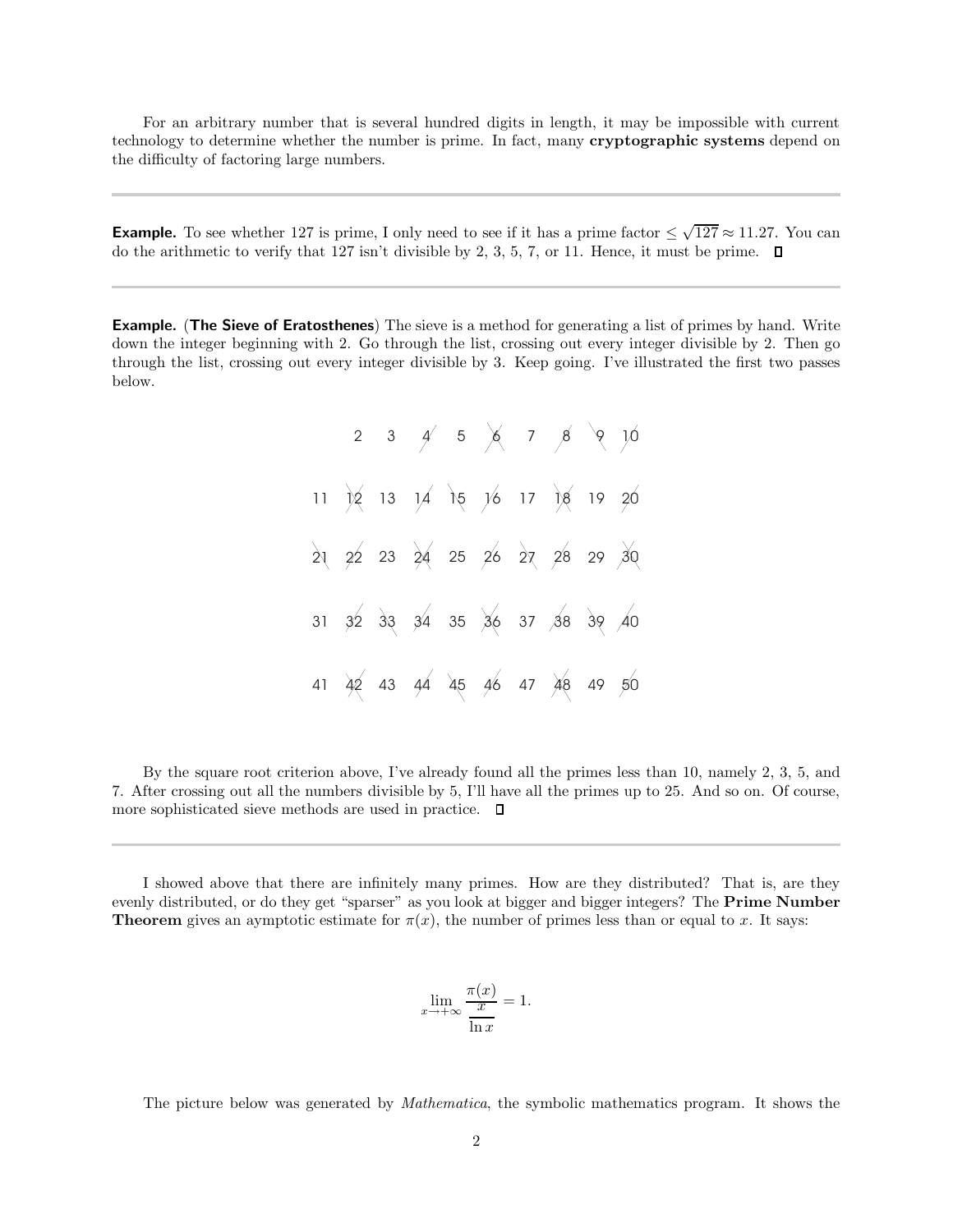graphs of  $\pi(x)$  and  $\frac{x}{\ln x}$ .



The graph of  $\pi(x)$  is on top and the graph of  $\frac{x}{\ln x}$  is on the bottom.

The Prime Number Theorem was first conjectured by Legendre and Gauss. The first rigorous proofs were given by Hadamard and de la Vallee Poussin around 1896. Elementary proofs were given by Atle Selberg and Paul Erdös in the 1930's.

On the other hand, there are "lots" of composite numbers around. For example,

$$
1001! + 2, 1001! + 3, 1001! + 4, \ldots, 1001! + 1001
$$

is a run of 1000 consecutive composite numbers. You can use the same method to generate runs of composite numbers of any length.

Example. Use the Prime Number Theorem to estimate the number of primes less than 1000000.

By the Prime Number Theorem,

$$
\pi(1000000) \approx \frac{1000000}{\ln 1000000} \approx 72382.
$$

The actual number of primes less than 1000000 is  $\pi(1000000) = 78498$ .  $\Box$ 

On the other hand, many problems concerning the distribution of primes are unsolved. For example, there are primes that come in pairs (two units apart), such as 11 and 13, or 71 and 73. These are called twin primes.

Question: (Twin Prime Conjecture) Are there infinitely many twin primes?

There are enormously large twin primes known. The largest known in 2001 were

$$
318032361.2^{107001} \pm 1,
$$

which were discovered by David Underbakke and Phil Carmody. They are numbers having 32220 digits! The Twin Prime Conjecture is still unresolved: A proof was announced in 2004, but a gap was found, and the question remains open.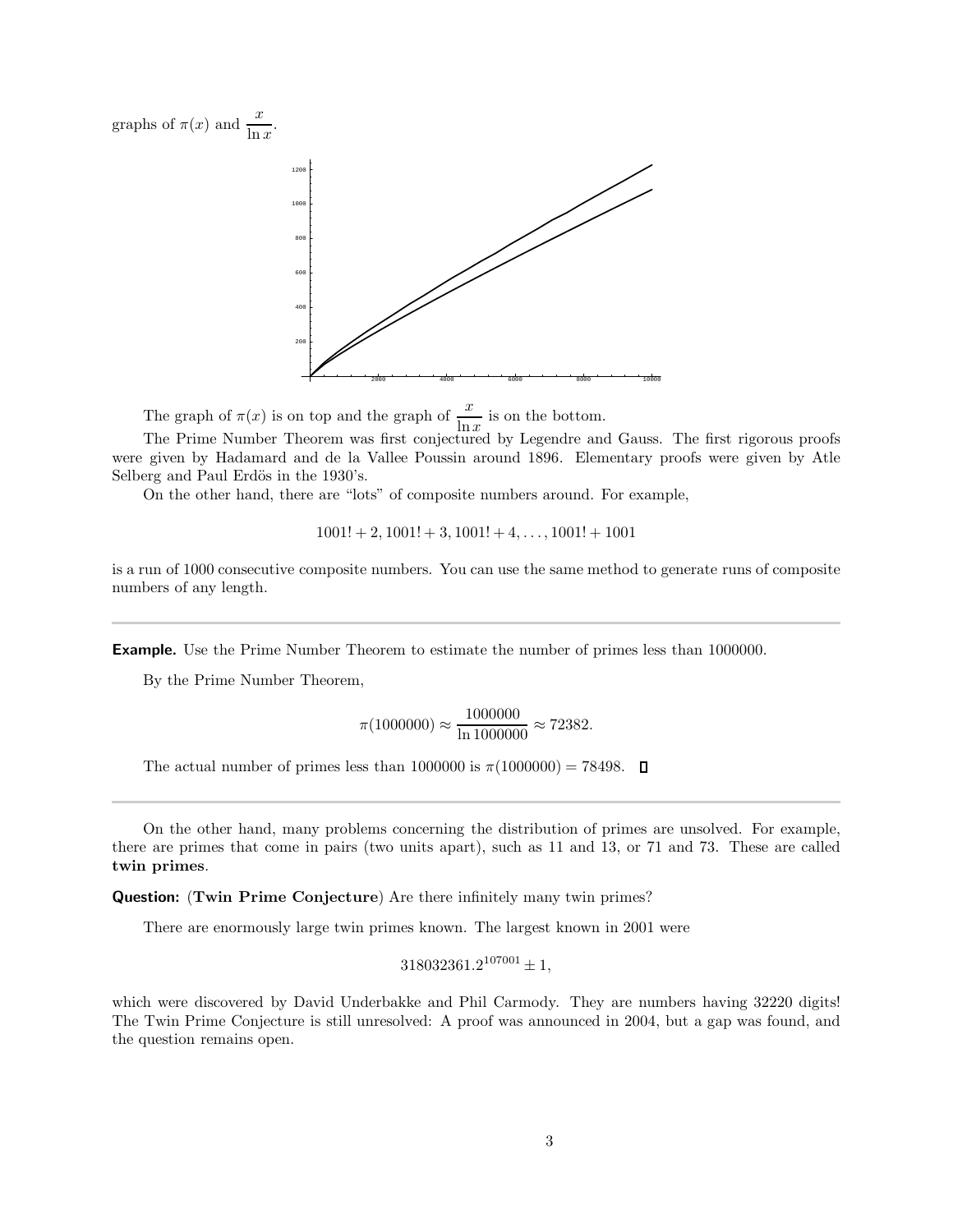## Greatest Common Divisors

- The greatest common divisor  $(m, n)$  of integer m and n is the largest integer which divides both m and n.
- The greatest common divisor can be found using the **Euclidean algorithm**, which is a process of repeated division.
- The greatest common divisor  $(m, n)$  of m and n is a linear combination of m and n.
- *m* and *n* are **relatively prime** if  $(m, n) = 1$ .

Definition. The greatest common divisor of two integers (not both zero) is the largest integer which divides both of them.

If a and b are integers (not both 0), the greatest common divisor of a and b is denoted  $(a, b)$ . (In Britain, the greatest common divisor is often called the highest common factor.)

**Examples.**  $(4, 6) = 2$ ,  $(17, 17) = 17$ ,  $(42, 0) = 42$ ,  $(12, -15) = 3$ . □

Once and for all, in discussions of the greatest common divisor all the variables will denote integers, and it's understood that in  $(a, b)$  at least one of a and b is nonzero.

**Proposition.** (a)  $(a, b) \geq 1$ .

(b)  $(a, b) = (|a|, |b|).$ 

(c) 
$$
(a, 0) = |a|
$$
.

**Proof.** (a) Since  $1 \mid a$  and  $1 \mid b$ ,  $(a, b)$  must be at least as big as 1.

(b) x | a if and only if  $x \mid -a$ ; that is, a and  $-a$  have the same factors. But |a| is either a or  $-a$ , so a and |a| have the same factors. Likewise, b and |b| have the same factors. Therefore, x is a common factor of a and b if and only if it's a common factor of |a| and |b|. Hence,  $(a, b) = (|a|, |b|)$ .

(c) (By the convention I stated earlier, when I write " $(a, 0)$ " I'm implying that  $a \neq 0$ .) By (b), I have  $(a, 0) = (|a|, 0)$ .

I have  $|a| \, | \, 0$ , since  $|a| \cdot 0 = 0$ . Obviously,  $|a| \, |a|$ . Thus,  $|a|$  is a common divisor of  $|a|$  and 0. Therefore, it's less than or equal to the greatest common divisor, so  $|a| \leq (|a|, 0)$ .

However,  $(|a|, 0) | |a|$ , and since these are both positive numbers, I must have  $(|a|, 0) \leq |a|$ .

Putting the two inequalities together, I have  $(|a|, 0) = |a|$ . Together with my earlier equation I have  $(a, 0) = (|a|, 0) = |a|$ .  $\Box$ 

**Definition.** a and b are **relatively** prime if  $(a, b) = 1$ .

For example, 49 and 54 are relatively prime, but 25 and 105 are not.

**Proposition.** If  $d = (m, n)$ , then  $\left(\frac{m}{d}, \frac{n}{d}\right)$ d  $= 1.$ 

**Proof.** Suppose  $m = da$  and  $n = db$ . Then

$$
\left(\frac{m}{d},\frac{n}{d}\right)=(a,b).
$$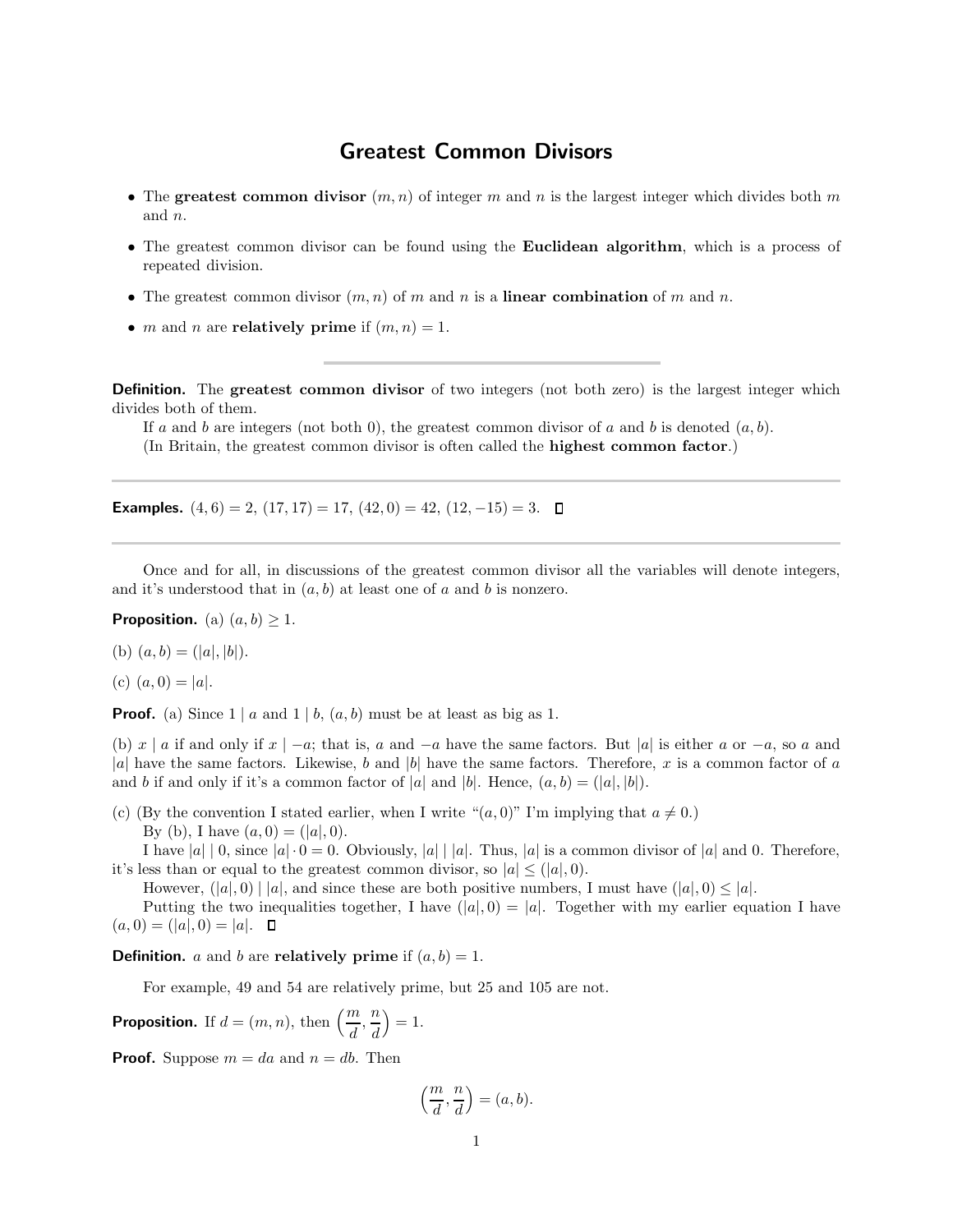Suppose that  $p > 0$  and  $p \mid a, p \mid b$ . Then I can find e and f such that

$$
a = pe \quad \text{and} \quad b = pf.
$$

Thus,

$$
m = dpe
$$
 and  $n = dpf$ .

This shows that dp is a common divisor of m and n. Since d is the greatest common divisor,  $d > dp$ . Therefore,  $1 \geq p$ , so  $p = 1$  (since p was a positive integer).

I've proven that 1 is the *only* positive common divisor of a and b. Therefore, 1 is the greatest common divisor of  $a$  and  $b$ :

$$
\left(\frac{m}{d},\frac{n}{d}\right)=(a,b)=1. \quad \Box
$$

**Proposition.**  $(m, n) = (m + kn, n)$  for any integer k.

**Proof.** First, if x is a common factor of m and n, then  $x \mid m$  and  $x \mid n$ . So  $x \mid kn$ , and hence  $x \mid m + kn$ . Thus, x is a common factor of  $m + kn$  and n.

Conversely, if x is a common factor of  $m + kn$  and n, then  $x \mid (m + kn)$  and  $x \mid n$ . Therefore,  $x \mid kn$ , so  $x \mid [(m + kn) - kn] = m$ . That is, x is a common factor of m and n.

Since m, n and  $m + kn$ , n have the same set of common divisors, the two pairs must have the same greatest common divisor.  $\Box$ 

**Example.**  $(42, 24) = 6$ , and if I add a multiple of 24 to 42, the greatest common divisor will still be 6. For instance,

$$
(42 + 5 \cdot 24, 24) = (162, 24) = 6. \quad \Box
$$

The last result says that I don't change the greatest common divisor if I add or subtract multiples of one member of the pair from the other. This yields the following recursive procedure for computing the greatest common divisor.

**Euclidean Algorithm.** Begin with a pair of nonnegative integers  $\{m, n\}$ , not both 0. (The absolute value property I stated earlier shows that there's no harm in assuming the integers are nonnegative.)

- 1. If one of the numbers is 0, the other is the greatest common divisor of the pair. (Stop.)
- 2. Otherwise, apply the Division Algorithm to write  $m = qn + r$ , where  $0 \le r \le n$ .
- 3. Replace the pair  $\{m, n\}$  with the pair  $\{n, r\}$ .
- 4. Go to step 1.

At each step, both elements are  $\geq 0$ , and each pass through step 3 decreases the second element. Since the second element always gets smaller, but can't be negative, Well-Ordering implies that algorithm must terminate in an  $\{m, 0\}$  pair (in step 2) after a finite number of steps.

The preceding property shows that these steps produce new pairs of numbers with the same greatest common divisor as the previous pairs. Therefore, when the algorithm terminates, the greatest common divisor I've found is the greatest common divisor of the original pair.

**Example.** Use the Euclidean algorithm to compute (124, 348).

```
Write the pair as \{348, 124\}.<br>Equation
                           Pair of numbers
```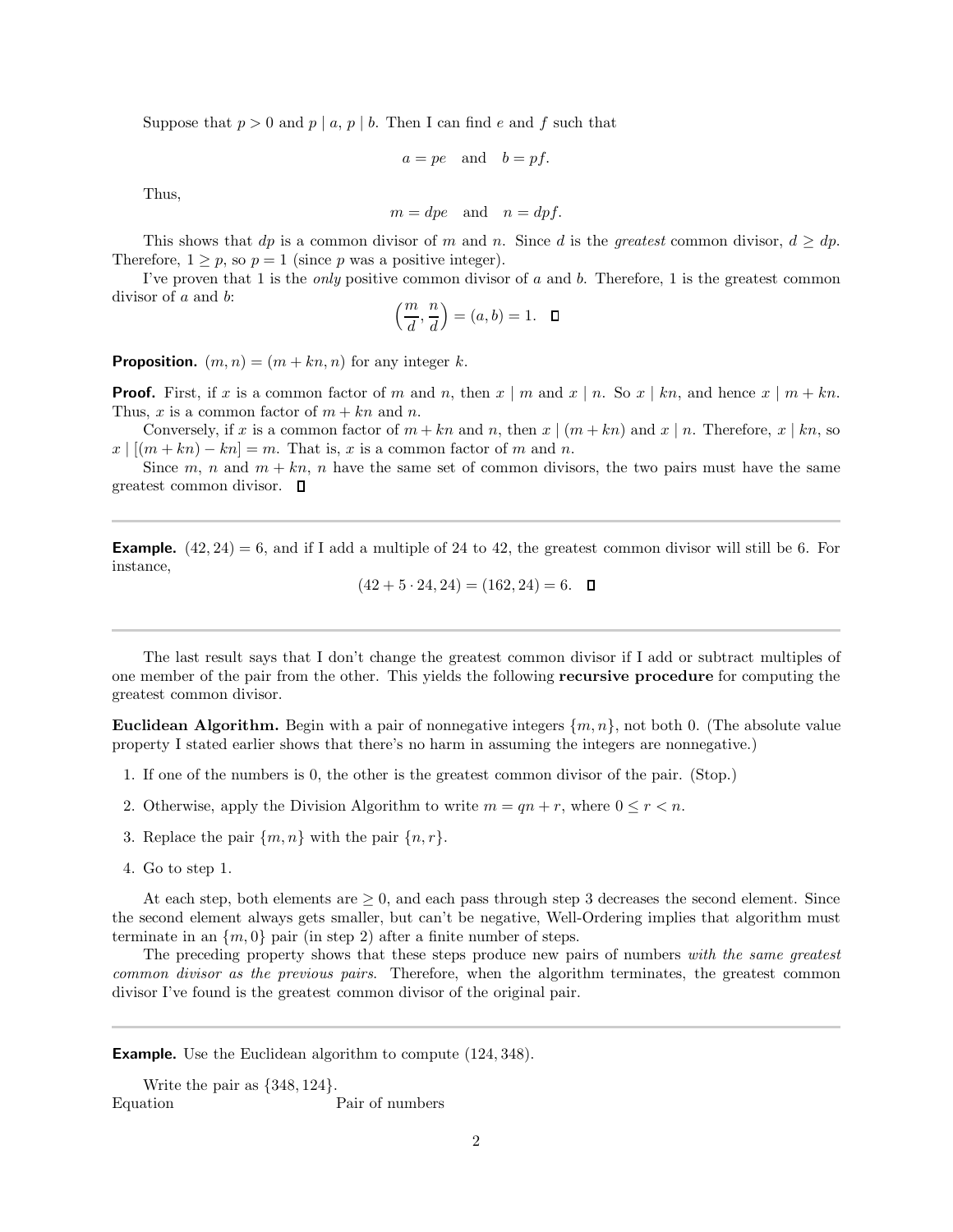| $346 = 2 \cdot 124 + 100$ | $\{124, 100\}$ |
|---------------------------|----------------|
| $124 = 1 \cdot 100 + 24$  | $\{100, 24\}$  |
| $100 = 4 \cdot 24 + 4$    | $\{24, 4\}$    |
| $24 = 6 \cdot 4 + 0$      | $\{4,0\}$      |

At this point, one of the numbers is 0, so the greatest common divisor is the other number:  $(348, 124) = 4$ .  $\Box$ 

Example. You can also form the greatest common divisor of more than two numbers, in the obvious way. For instance,  $(42, 105, 91) = 7$ .  $\mathsf{\Pi}$ 

**Definition.** If x and y are numbers, a linear combination of x and y (with integer coefficients) is a number of the form

 $ax + by$ , where  $a, b \in \mathbb{Z}$ .

**Example.**  $29 = 2 \cdot 10 + 1 \cdot 9$  shows that 29 is a linear combination of 10 and 9.  $7 = (-2) \cdot 10 + 3 \cdot 9$  shows that 7 is a linear combination of 10 and 9 as well.

The next result is extremely important, and is often used in proving things about greatest common divisors.

**Theorem.**  $(m, n)$  is the smallest positive linear combination of m and n. In particular, there are integers a and b (not necessarily unique) such that

 $(m, n) = am + bn.$ 

**Example.** I showed above that  $(348, 124) = 4$ . The theorem says that there are integers a and b such that

$$
4 = a \cdot 348 + b \cdot 124.
$$

In fact,

$$
4 = 5 \cdot 348 + (-14) \cdot 124.
$$

This combination is not unique. For example,

$$
4 = 129 \cdot 348 + (-362) \cdot 124. \quad \Box
$$

I'll give a few easy corollaries before proving the theorem.

**Corollary.** If  $d | m$  and  $d | n$ , then  $d | (m, n)$ .

Proof.

$$
(m, n) = am + bn
$$
 for some  $a, b \in \mathbb{Z}$ .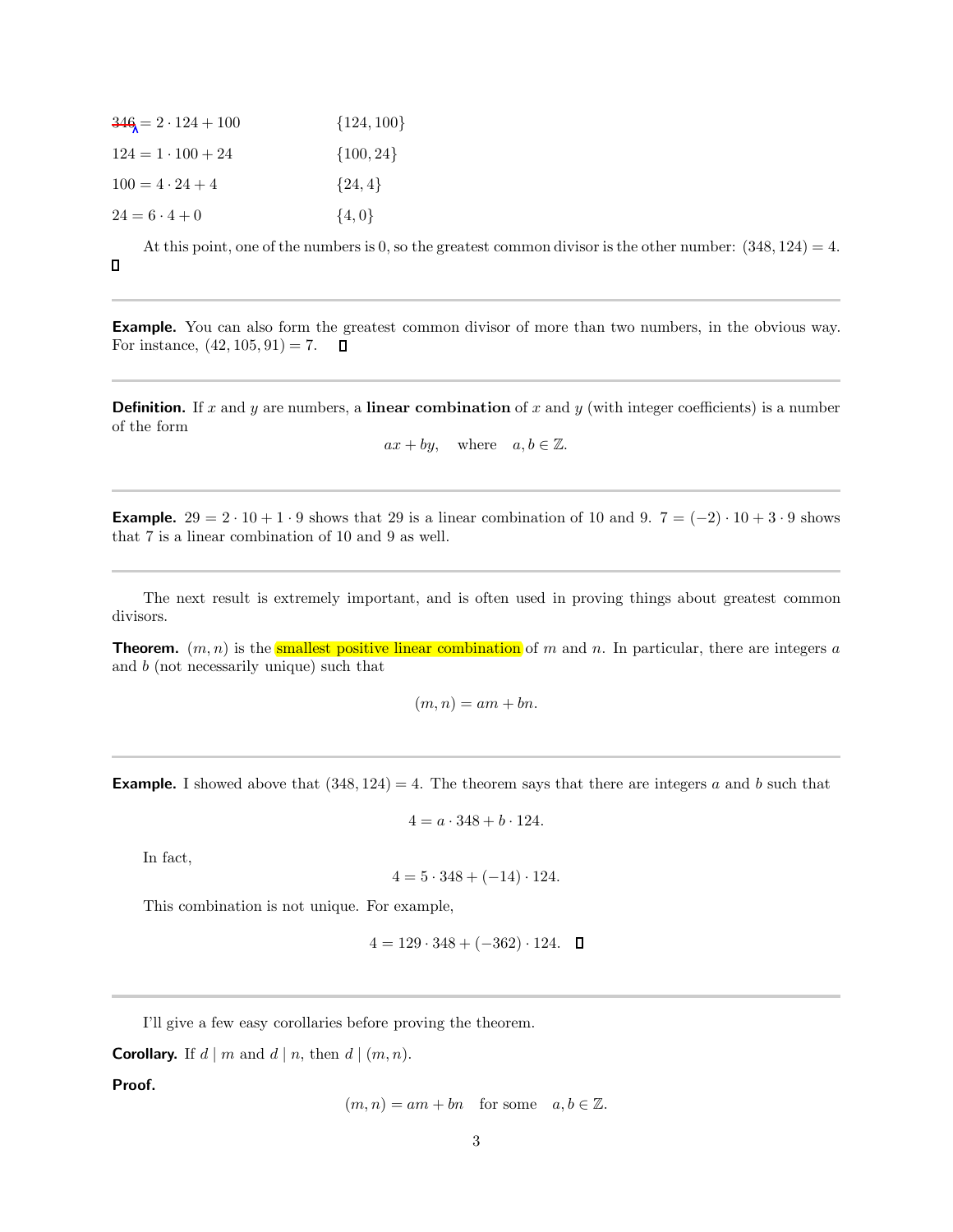Therefore,  $d | m$  and  $d | n$ , then  $d | (am + bn = (m, n))$ .  $\Box$ 

This says that the greatest common divisor is not only "greatest" in terms of size; it's also "greatest" in the sense that any other common factor must divide it.

**Corollary.** m and n are relatively prime if and only if

 $am + bn = 1$  for some  $a, b \in \mathbb{Z}$ .

**Proof.** ( $\Rightarrow$ ) Suppose m and n are relatively prime. Then  $(m, n) = 1$ . By the theorem,

 $(m, n) = am + bn$  for some  $a, b \in \mathbb{Z}$ .

Therefore,

 $am + bn = 1$  for some  $a, b \in \mathbb{Z}$ .

 $(\Leftarrow)$  Suppose

 $am + bn = 1$  for some  $a, b \in \mathbb{Z}$ .

This says that 1 is a positive linear combination of  $m$  and  $n$ , so (since 1 is the smallest positive integer) it's the *smallest* positive linear combination of  $m$  and  $n$ . By the theorem, this implies that 1 is the greatest common divisor, and m and n are relatively prime.  $\Box$ 

Proof of the theorem. I'll use the Euclidean algorithm.

The initial pair  $\{m, n\}$  consists of two numbers m and n. Each of these numbers is a linear combination of m and n.

The only changes the algorithm makes are to switch the elements or to subtract a multiple of one element from the other. I have to show that neither changes the fact that the two elements are linear combinations of m and n.

If two elements are each linear combinations of m and n, this obviously remains true if I the swap the elements.

For subtracting a multiple, suppose I have the pair  $\{x, y\} = \{am + bn, cm + dn\}$ . I divide x by y:

$$
x = qy + r, \quad \text{where} \quad 0 \le r < y.
$$

The new pair is

$$
\{y,r\} = \{y,x-qy\} = \{cm+dn,(am+bn) - q(cm+dn)\} = \{cm+dn,(a-qc)m+(b-qd)n\}.
$$

Each element of this new pair is a linear combination of  $m$  and  $n$ .

I know the algorithm terminates in  $\{(m, n), 0\}$ . It follows that  $(m, n)$  must be a linear combination of  $m$  and  $n$ .

Now suppose  $p$  is a positive linear combination of  $m$  and  $n$ .

$$
p=am+bn\quad\text{for some}\quad a,b\in\mathbb{Z}.
$$

 $(m, n) \mid m$  and  $(m, n) \mid n$ , so  $(m, n) \mid p$ . Both of these numbers are positive, so  $(m, n) \leq p$ . Since  $(m, n)$  is smaller than any positive linear combination of m and n,  $(m, n)$  must be the *smallest* positive linear combination of m and n.  $\square$ 

**Example.**  $(42, 105) = 21$ , so the theorem asserts that the set of all linear combinations of 42 and 105 — that is, the set of all numbers of the form  $42a + 105b$  — is

$$
\ldots, -42, -21, 0, 21, 42, 63, \ldots
$$

Notice that the greatest common divisor is the smallest positive element of this set.

If you know a little group theory, you may recognize this as the result that subgroups of cyclic groups are cyclic.  $\Box$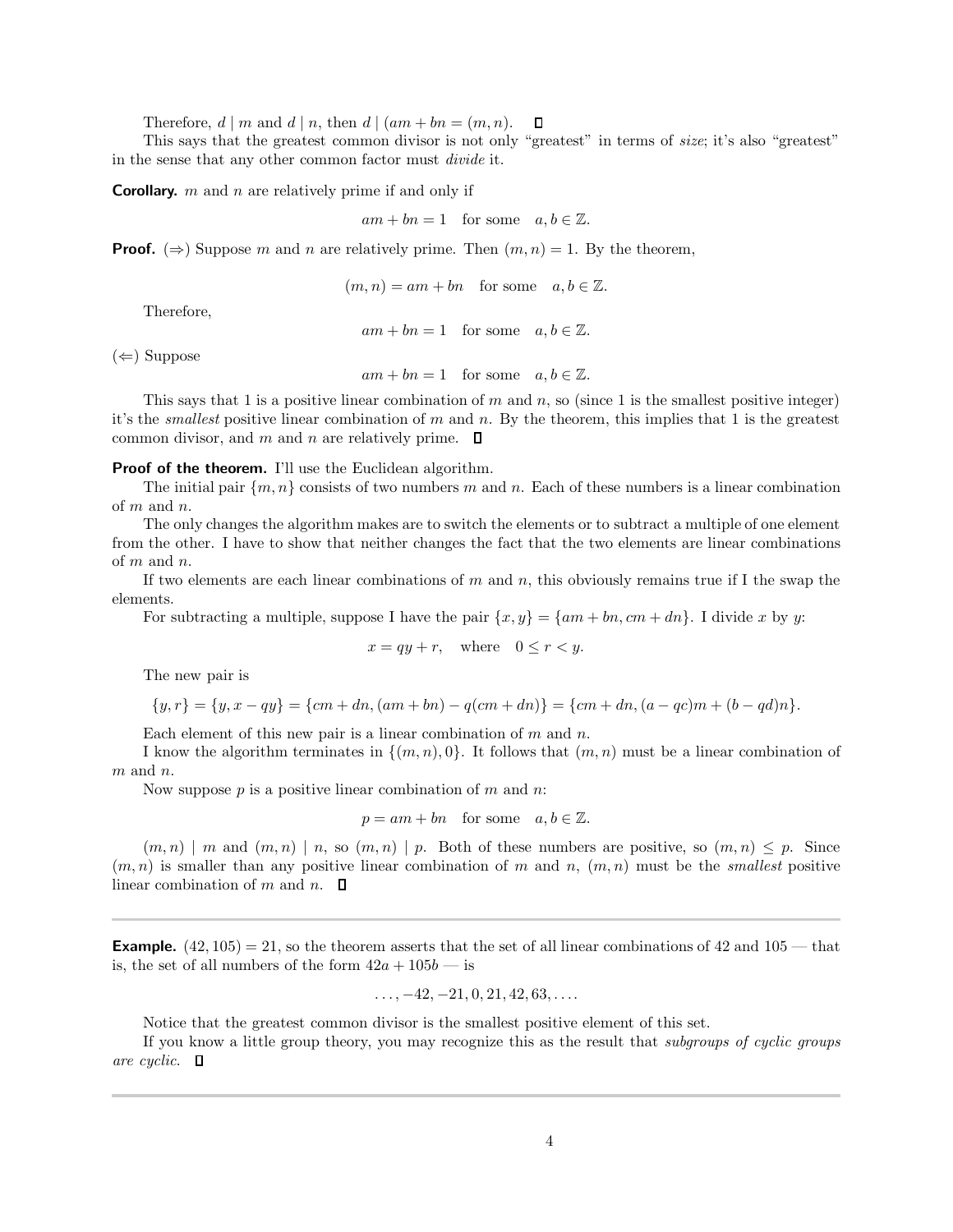## The Extended Euclidean Algorithm

- The Extended Euclidean Algorithm finds integers a and b such that  $(m, n) = am + bn$ .
- The backward recurrence is an implementation of the Extended Euclidean Algorithm. This implementation is well suited for hand computation.

The **Euclidean algorithm** is an efficient way of computing the greatest common divisor of two numbers. It also provides a way of finding numbers  $a, b$ , such that

$$
(x, y) = ax + by.
$$

The Euclidean Algorithm. Take  $m, n > 0$ . Define

 $r_0 = m, \quad r_1 = n.$ 

Then recursively define  $r_k$  using the Division Algorithm:

$$
r_{k-2} = qr_{k-1} + r_k
$$
, where  $0 \le r_k < r_{k-1}$ .

The inequality  $0 \leq r_k < r_{k-1}$  shows that the  $r_k$ 's form a decreasing sequence of nonnegative integers. It follows that the algorithm must terminate.

Example. Compute (1914, 899).

$$
1914 = 2 \cdot 899 + 116
$$

$$
899 = 7 \cdot 116 + 87
$$

$$
116 = 1 \cdot 87 + 29
$$

$$
87 = 3 \cdot 29 + 0
$$

The greatest common divisor is the last nonzero remainder:  $(1914, 899) = 29$ .

By an earlier result, the greatest common divisor 29 must be a linear combination  $a \cdot 1914 + b \cdot 899$ . Here's how to find integers a and b which work. Simply work backwards through the equations above, treating the  $r_k$ 's as if they were variables.

 $29 = 116 + (-1) \cdot 87$  and  $87 = 899 + (-7) \cdot 116$ .

Substituting for 87 in the first equation,

$$
29 = 116 + (-1) \cdot [899 + (-7) \cdot 116] = (-1) \cdot 899 + 8 \cdot 116.
$$

But

 $116 = 1914 + (-2) \cdot 899.$ 

Substituting for 116, I find that

$$
29 = (-1) \cdot 899 + 8 \cdot [1914 + (-2) \cdot 899] = 8 \cdot 1914 + (-17) \cdot 899.
$$

I've written the greatest common divisor 29 as a linear combination of the original numbers 1914 and 899.  $\Box$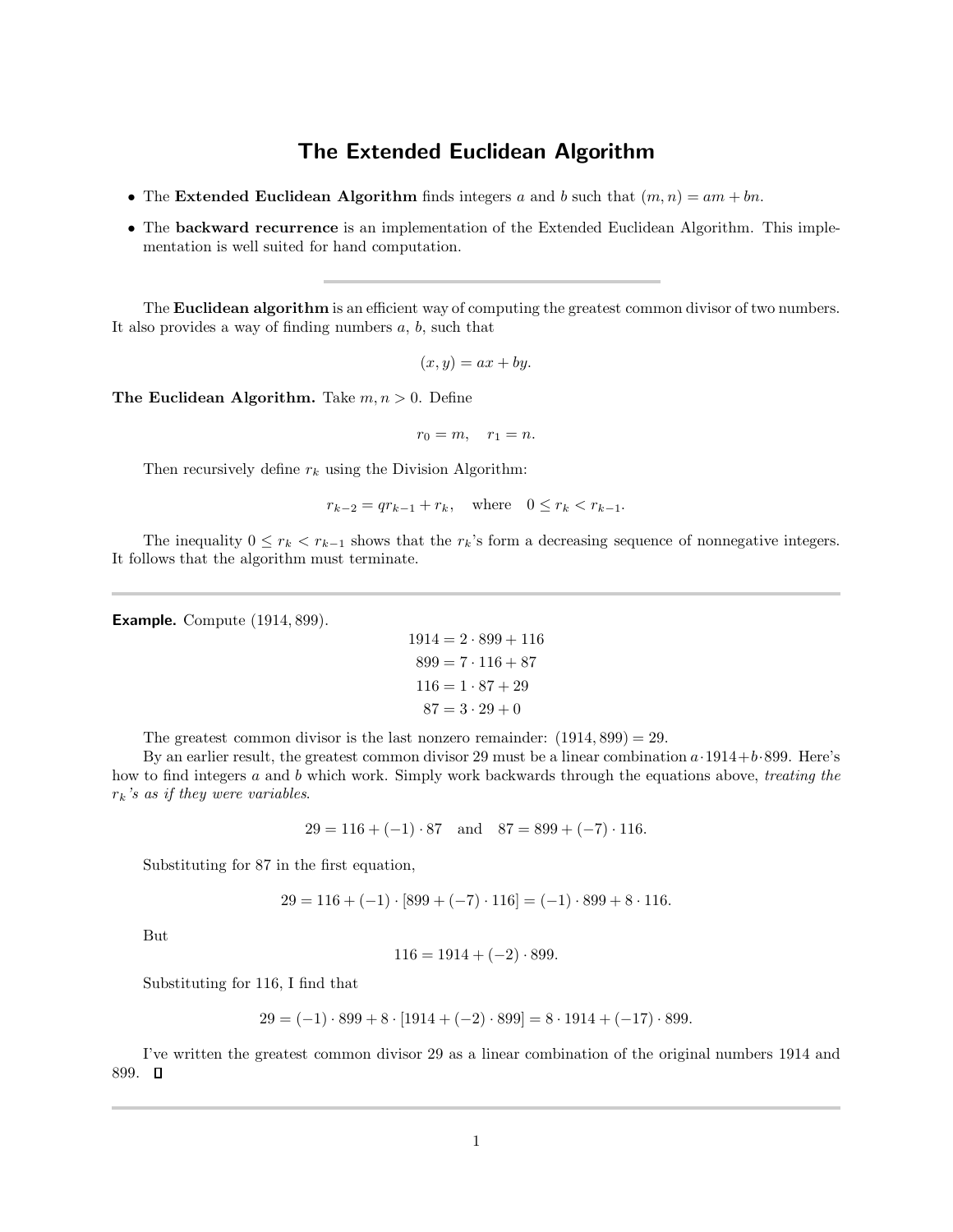While you can use this back-substitution approach to write the greatest common divisor as a linear combination of the original numbers, it's rather tedious. Here's a better way. I'll write it more formally, since the steps are a little complicated.

**Terminology.** If a and b are things, a linear combination of a and b is something of the form  $sa + tb$ , where  $s$  and  $t$  are numbers. (The kind of "number" depends on the context.)

I proved the next result earlier, but this proof will actually give an algorithm which constructs a linear combination. It is called a backward recurrence, and appeared in a paper by S. P. Glasby [1]. It will look a little complicated, but you'll see that it's really easy to use in practice.

**Theorem.**  $(a, b)$  is a linear combination of a and b:  $(a, b) = sa + tb$  for some integers s and t.

**Warning:**  $s$  and  $t$  are not unique.

**Proof.**  $(a, b)$  is only defined if at least one of a, b is nonzero. If  $a \neq 0$ ,  $(a, 0) = a$  and  $a = 1 \cdot a + 0 \cdot 0$ . This proves the result if one of the numbers is 0, so I may as well assume both are nonzero. Moreover, since  $(a, b) = (|a|, |b|)$ , I can assume both numbers are positive.

Suppose  $a \geq b$ . Apply the Euclidean Algorithm to  $a_0 = a$  and  $a_1 = b$ , and suppose that  $a_n$  is the last nonzero remainder:

$$
a_0 = a_1 q_1 + a_2, \text{ where } 0 \le a_2 < a_1
$$
  
\n
$$
a_1 = a_2 q_2 + a_3, \text{ where } 0 \le a_3 < a_2
$$
  
\n
$$
\vdots
$$
  
\n
$$
a_k = a_{k+1} q_{k+1} + a_{k+2}, \text{ where } 0 \le a_{k+2} < a_{k+1}
$$
  
\n
$$
\vdots
$$
  
\n
$$
a_{n-1} = a_n q_n + 0.
$$

I'm going to define a sequence of numbers  $y_n, y_{n-1}, \ldots, y_1, y_0$ . They will be constructed recursively, starting with  $y_n$ ,  $y_{n-1}$  and working downward to  $y_0$ . (This is why this is called a backward recurrence.)

Define  $y_n = 0$  and  $y_{n-1} = 1$ . Then define

$$
y_{k-1} = q_k y_k + y_{k+1}
$$
 for  $k = n - 2, ..., 2, 1$ .

Now I claim that

$$
(-1)^{n+k+1}a_{k-1}y_k + (-1)^{n+k}a_ky_{k-1} = a_n \text{ for } 1 \le k \le n.
$$

I will prove this by *downward* induction, starting with  $k = n$  and working downward to  $k = 1$ . For  $k = n$ , I have

$$
(-1)^{2n+1}a_{n-1}y_n + (-1)^{2n}a_ny_{n-1} = -a_{n-1}y_n + a_ny_{n-1} = -a_{n-1} \cdot 0 + a_n \cdot 1 = a_n.
$$

The result holds for  $k = n$ .

Next, suppose  $1 < k < n$ . Suppose the result holds for  $k + 1$ , i.e.

$$
(-1)^{n+k+2}a_ky_{k+1} + (-1)^{n+k+1}a_{k+1}y_k = a_n.
$$

I want to prove the result for k. Substitute  $y_{k+1} = y_{k-1} - q_k y_k$  in the preceding equation and simplify:

$$
a_n = (-1)^{n+k+2} a_k y_{k+1} + (-1)^{n+k+1} a_{k+1} y_k = (-1)^{n+k+2} a_k (y_{k-1} - q_k y_k) + (-1)^{n+k+1} a_{k+1} y_k = (-1)^{n+k} a_k (y_{k-1} - q_k y_k) + (-1)^{n+k+1} a_{k+1} y_k = (-1)^{n+k} a_k y_{k-1} + (-1)^{n+k+1} a_k q_k y_k + (-1)^{n+k+1} a_{k+1} y_k = (-1)^{n+k} a_k y_{k-1} + (a_k q_k + a_{k+1}) (-1)^{n+k+1} y_k = (-1)^{n+k} a_k y_{k-1} + (-1)^{n+k+1} a_{k-1} y_k.
$$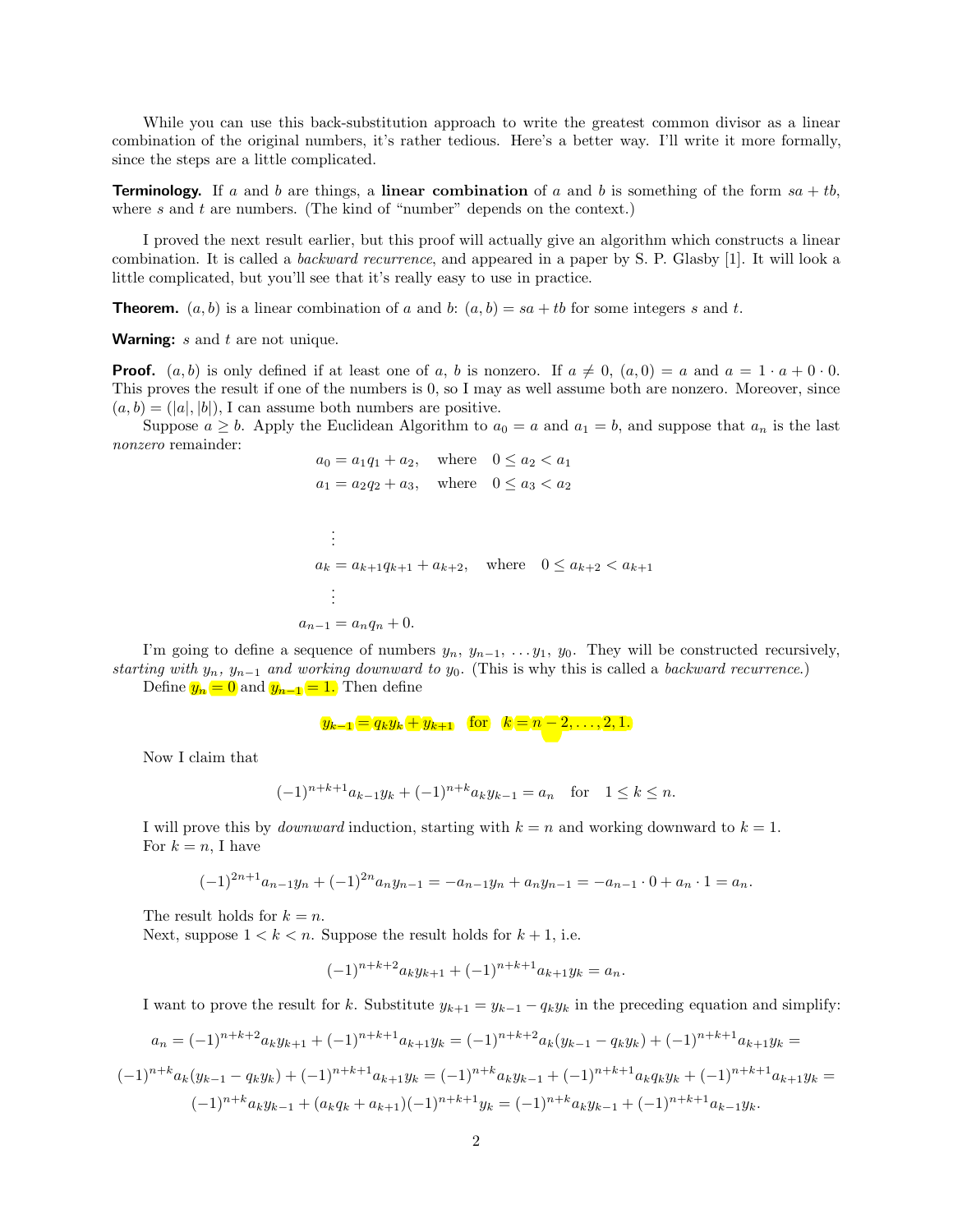This proves the result for k, so the result holds for  $1 \leq k \leq n$ , by downward induction. In particular, for  $k = 1$ , the result says

$$
a_n = (-1)^{n+1} a_1 y_0 + (-1)^{n+2} a_0 y_1 = (-1)^{n+1} a_1 y_0 + (-1)^n a_0 y_1 = [(-1)^n y_1] a_0 + [(-1)^{n+1} y_0] a_1.
$$

Since  $a_n = (a_0, a_1)$ , I've expressed  $(a_0, a_1)$  as a linear combination of  $a_0$  and  $a_1$ .  $\Box$ 

There are many algorithms (like the one in the proof) which produce a linear combination. I'll call this algorithm the Extended Euclidean Algorithm.

Example. In this example, I'll show how you can use the algorithm in the proof to obtain a linear combination. I'll arrange the computations in the form of a table; the table is simply an extension of the table I used for the Euclidean algorithm.

Here's how you start:

| a   | q | У |
|-----|---|---|
| 187 |   |   |
| 102 |   |   |
|     |   |   |
|     |   |   |
|     |   |   |

(You can save a step by putting the larger number first.)

The  $a$  and  $q$  columns are filled in using the Euclidean algorith, i.e. by successive division: Divide the next-to-the-last  $a$  by the last  $a$ . The quotient goes into the  $q$ -column, and the remainder goes into the a-column.

| a                  |                           | У | a                      | ٧                         |
|--------------------|---------------------------|---|------------------------|---------------------------|
| 187                |                           |   | 187                    |                           |
| 102                |                           |   | 102                    |                           |
| 85                 |                           |   | 85                     |                           |
|                    |                           |   | 17                     |                           |
| Divide 187 by 102; |                           |   | Divide $102$ by $85$ ; |                           |
|                    | Quotient 1, remainder 85. |   |                        | Quotient 1, remainder 17. |

When the division comes out evenly, you stop. In this case, 85 divided by 17 is 5, with remainder 0.

| a   | q |  |
|-----|---|--|
| 187 |   |  |
| 102 | 1 |  |
| 85  | 1 |  |
| 17  | 5 |  |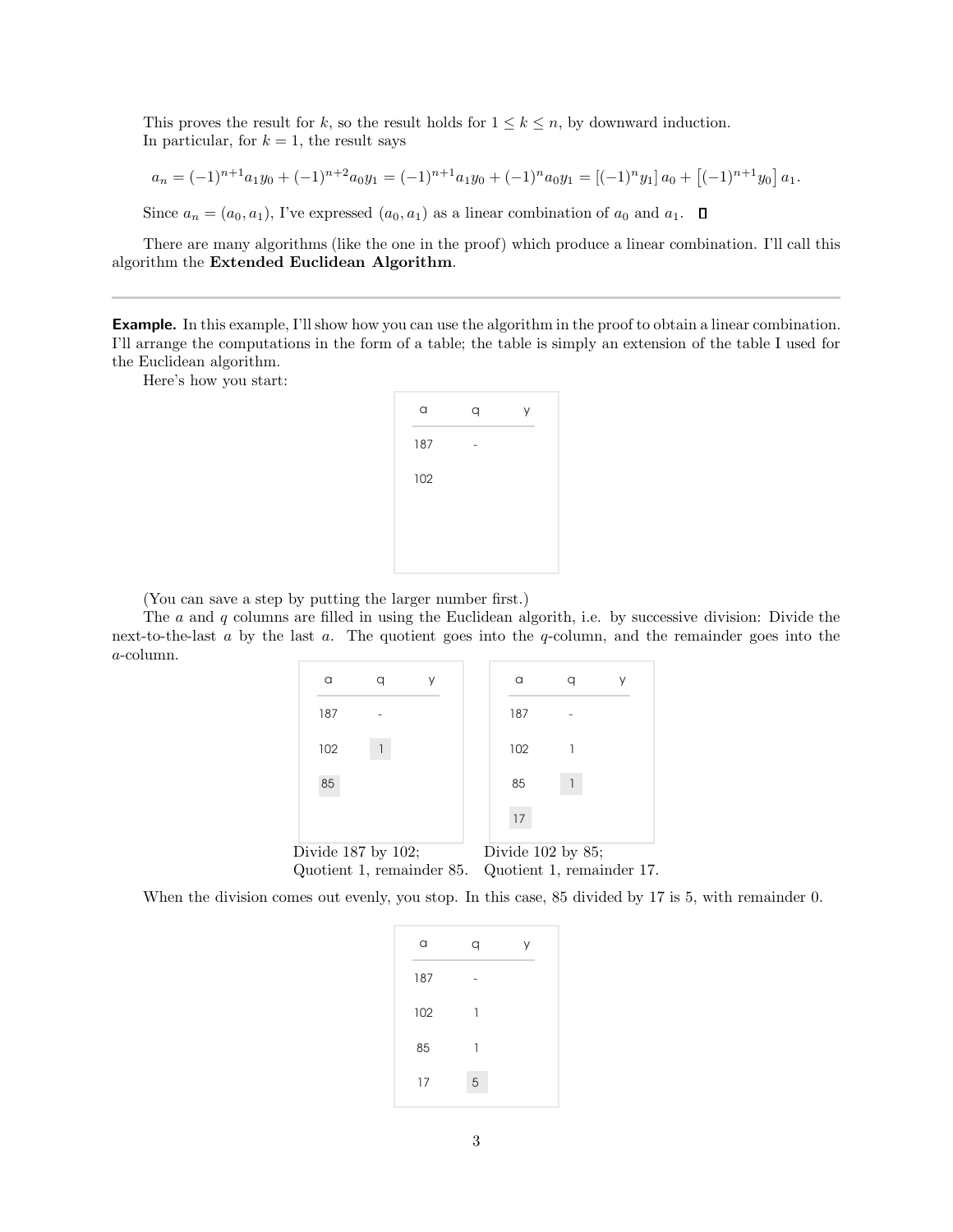The last entry in the a-column is the greatest common divisor. Thus,  $(187, 102) = 17$ .

The y-column is filled in from bottom to top. Always start with 0 for the last y and 1 for the next-tothe-last y.

| a   | q | У |
|-----|---|---|
| 187 |   |   |
| 102 | 1 |   |
| 85  | 1 | 1 |
| 17  | 5 | 0 |
|     |   |   |

Then, working from bottom to top, fill in the  $y$ 's using the rule

$$
(\text{next } y) = (\text{last } q) \cdot (\text{last } y) + (\text{next-to-last } y).
$$

It's probably easier to show than it is to explain:



To get the linear combination, form the products diagonally and subtract one from the other:

| a       | q | У              |
|---------|---|----------------|
| $187 -$ |   | $\overline{2}$ |
| 102     |   | ÷<br>1         |
| 85      | 1 | 1              |
| 17      | 5 | 0              |

Thus,

$$
17 = (187, 102) = (2)(102) - (1)(187).
$$

How do you know the order for the subtraction? The proof gives a formula, but the easiest thing is to pick one of the two ways, then fix it if it isn't right. If you subtract "the wrong way", you'll get a negative number. For example,

$$
(1)(187) - (2)(102) = -17.
$$

Since I know the greatest common divisor should be  $17 - it$ 's the last number in the a-column  $- I$  just multiply this equation by  $-1$ :

$$
(-1)(187) + (2)(102) = 17.
$$